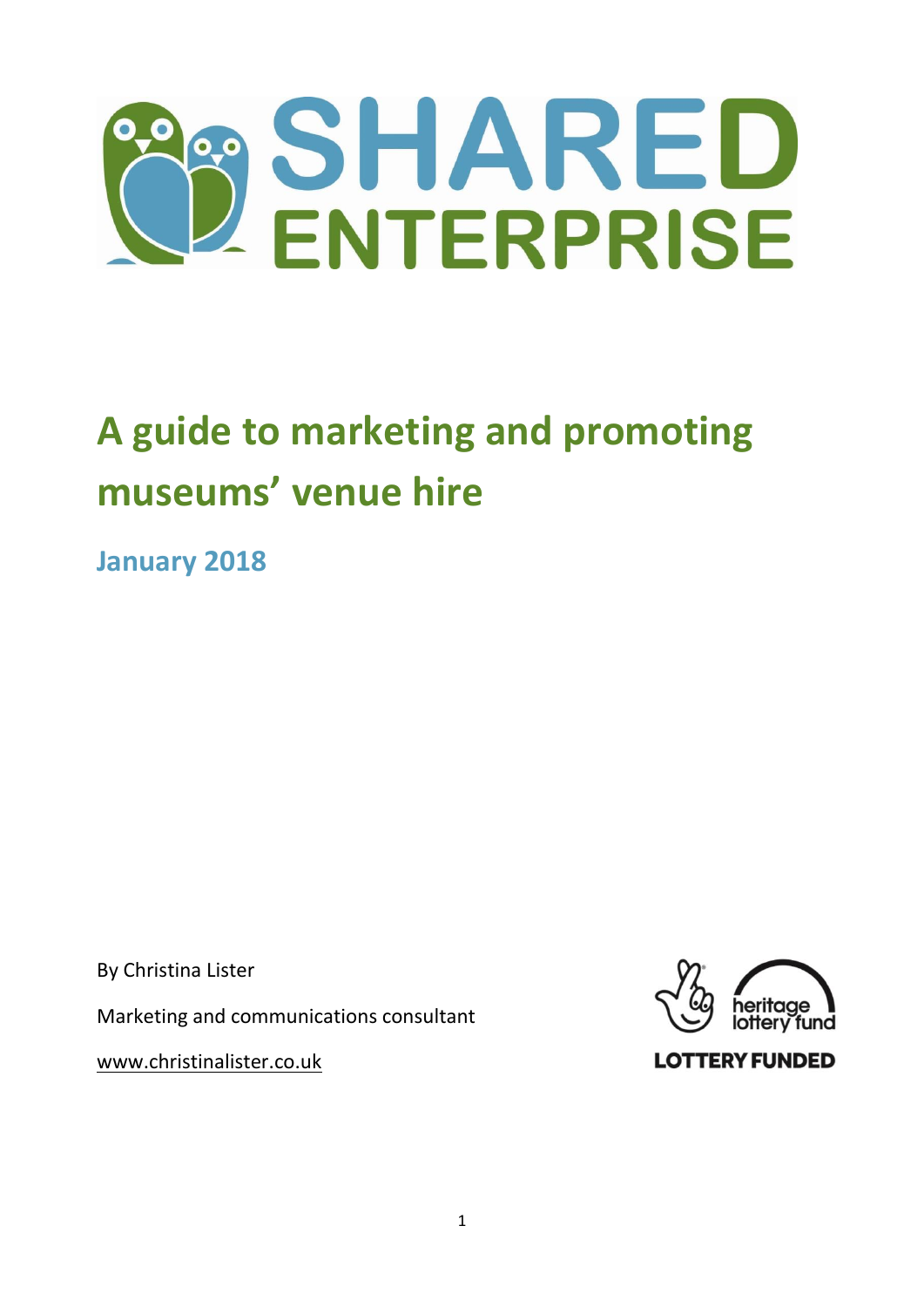## **Introduction**

This guide is based on two training sessions run for SHARED Enterprise in December 2017, on how museums can market and promote their venues for hire.

# **Contents**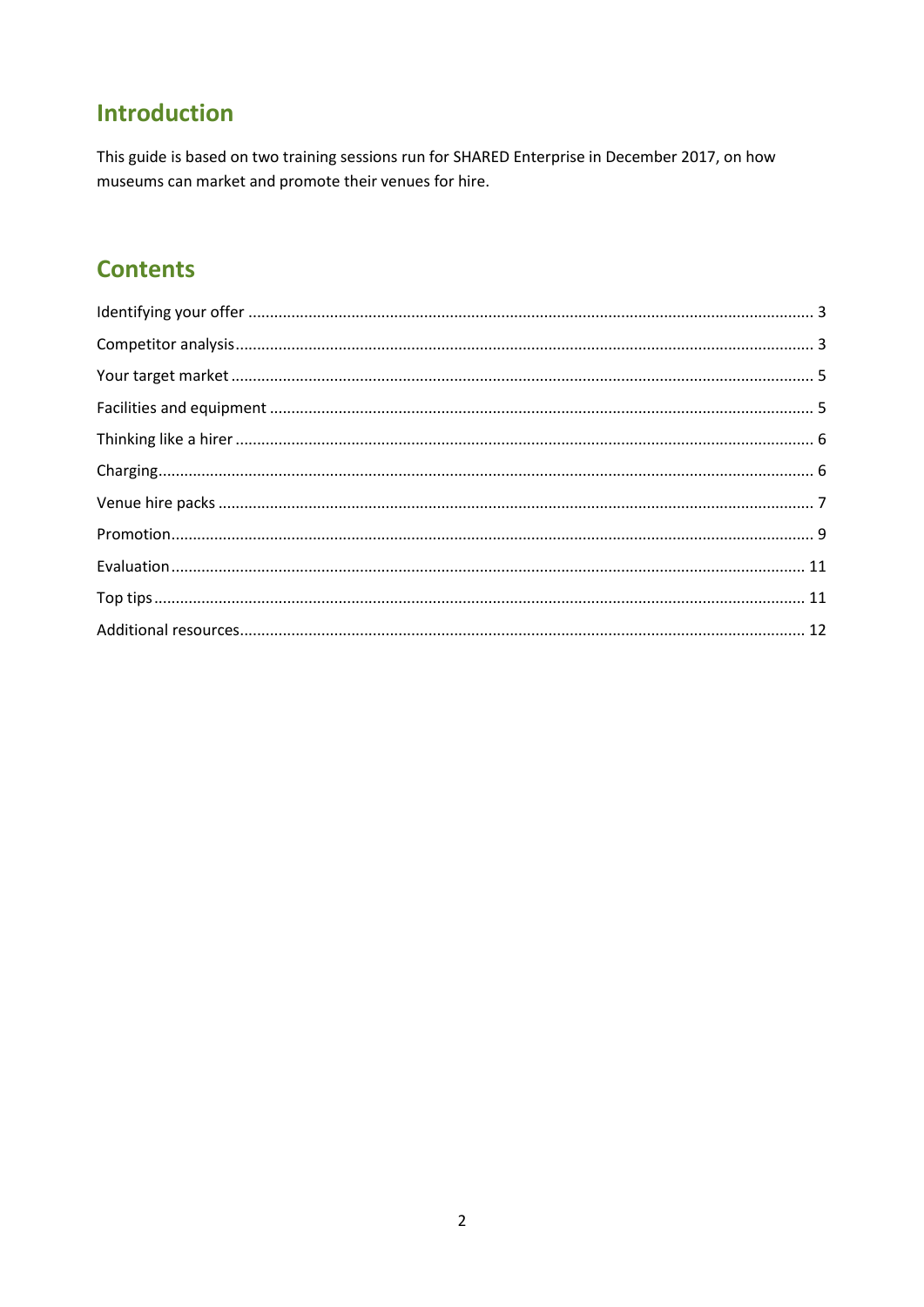# <span id="page-2-0"></span>**Identifying your offer**

First, think about *why* your museum wants or needs to offer venue hire. Is it simply to generate income, or do you also see it as part of your community engagement work? Do you hope it will support audience development activities or is there another reason? Keep referring back to your reasons for doing it, as this will help to guide your approach.

Then think about what your museum can offer hirers:

- What spaces do you have? Do you have a standard meeting room? Beautiful grounds? A café? An education room? A car park? Do you have spaces that lend themselves to lavish events, or interesting backdrops for photography and filming?
- When are the spaces available? (Consider when the museum is closed; the potential impact on visitors or other activities; staff / volunteer availability; and temperature.)
- What staff and volunteer availability, skills, experience and interest is there in running venue hire? Can you run it in-house or would it make sense to use an external events organiser? Do you need to organise training for anyone?
- Is there anything that is unique, quirky or unusual about your museum, its facilities, location or objects that could make your offer stand out and attract bookings?

Here are some possible hire options to consider:

- Board meetings, seminars, training, workshops, away days
- Conferences
- Weddings or wedding receptions
- Film and photography location hire
- Smaller hire needs such as community groups,
- Themed or niche venue hire e.g. for a steampunk event
- Bigger events such as award ceremonies, fashion shows, festivals
- Charity dinners, auctions and corporate dinners
- Christmas dinners or events
- Birthday parties, anniversaries, retirement parties.

You may want to do a SWOT analysis (identifying your museum's Strengths, Weaknesses, Opportunities and Threats with regards to venue hire) to help you understand the venue hire market and how you might fit in.

## <span id="page-2-1"></span>**Competitor analysis**

It is also important to understand which organisations and buildings will be your competitors.

- What other options are there in your area for venue hire? For example, hotels, business centres, community halls, stately homes etc.
- How much do they charge?
- What do they offer?
- Who are they targeting? For example, are they aimed at corporate or community bookings? Large or small events? Bespoke or standardised offerings? And so on.
- Have you got anything to offer that they don't have?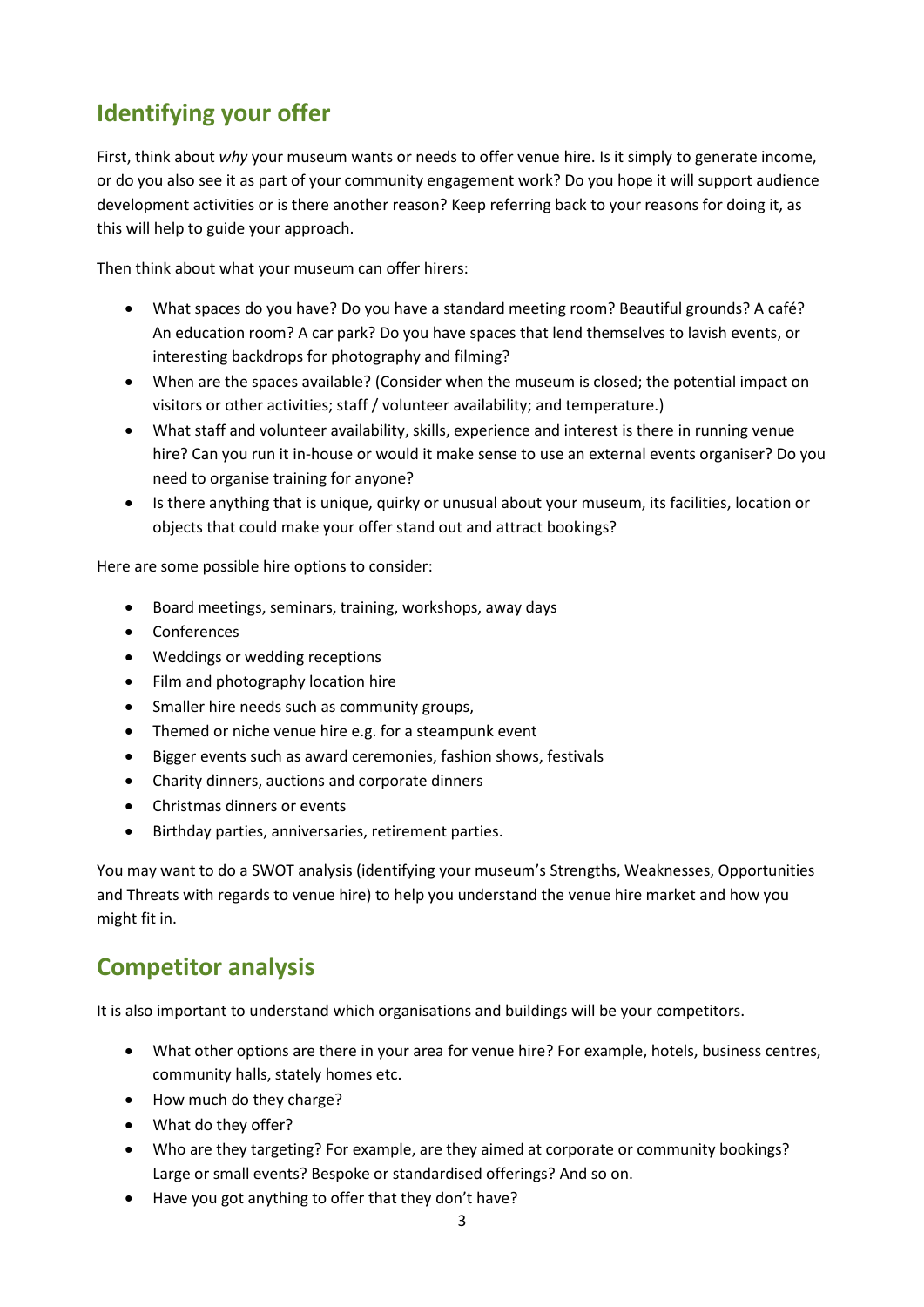Understand:

- how much others are charging
- what you have or don't have that they do
- the aspects that clients really value and are prepared to pay for.

Consider mapping out your competitors to understand if there are any gaps in the market that you could plug, and where your museum's venue hire offer can fit in.

### **Example: Fill out facilities and charges**

| Venue<br>name | Day hire<br>charge<br>$(9am -$<br>5pm) | Coffee &<br>tea per<br>person | Lunch<br>charge<br>per<br>person | Other extra<br>costs (e.g.<br>technology) | Wifi? | Kev<br>advantages<br>(e.g. natural<br>daylight) | Key<br>disadvantages<br>(e.g. no on-site<br>car parking) |
|---------------|----------------------------------------|-------------------------------|----------------------------------|-------------------------------------------|-------|-------------------------------------------------|----------------------------------------------------------|
|               |                                        |                               |                                  |                                           |       |                                                 |                                                          |
|               |                                        |                               |                                  |                                           |       |                                                 |                                                          |
|               |                                        |                               |                                  |                                           |       |                                                 |                                                          |

### **Example: Tickbox by type of event catered for**

| Venue<br>For<br>example: | Seminar /<br>board<br>meeting | Community<br>group meet-<br>up | Day<br>conference | <b>Evening</b><br>reception | <b>Parties</b> | Wedding<br>reception |
|--------------------------|-------------------------------|--------------------------------|-------------------|-----------------------------|----------------|----------------------|
| Village hall             |                               |                                |                   |                             |                |                      |
| Hotel                    |                               |                                |                   |                             |                |                      |
| Conference<br>centre     |                               |                                |                   |                             |                |                      |
| <b>Business</b><br>hub   |                               |                                |                   |                             |                |                      |
| Pub                      |                               |                                |                   |                             |                |                      |
| Your<br>museum           |                               |                                |                   |                             |                |                      |

### **Example: Plot against two variables**

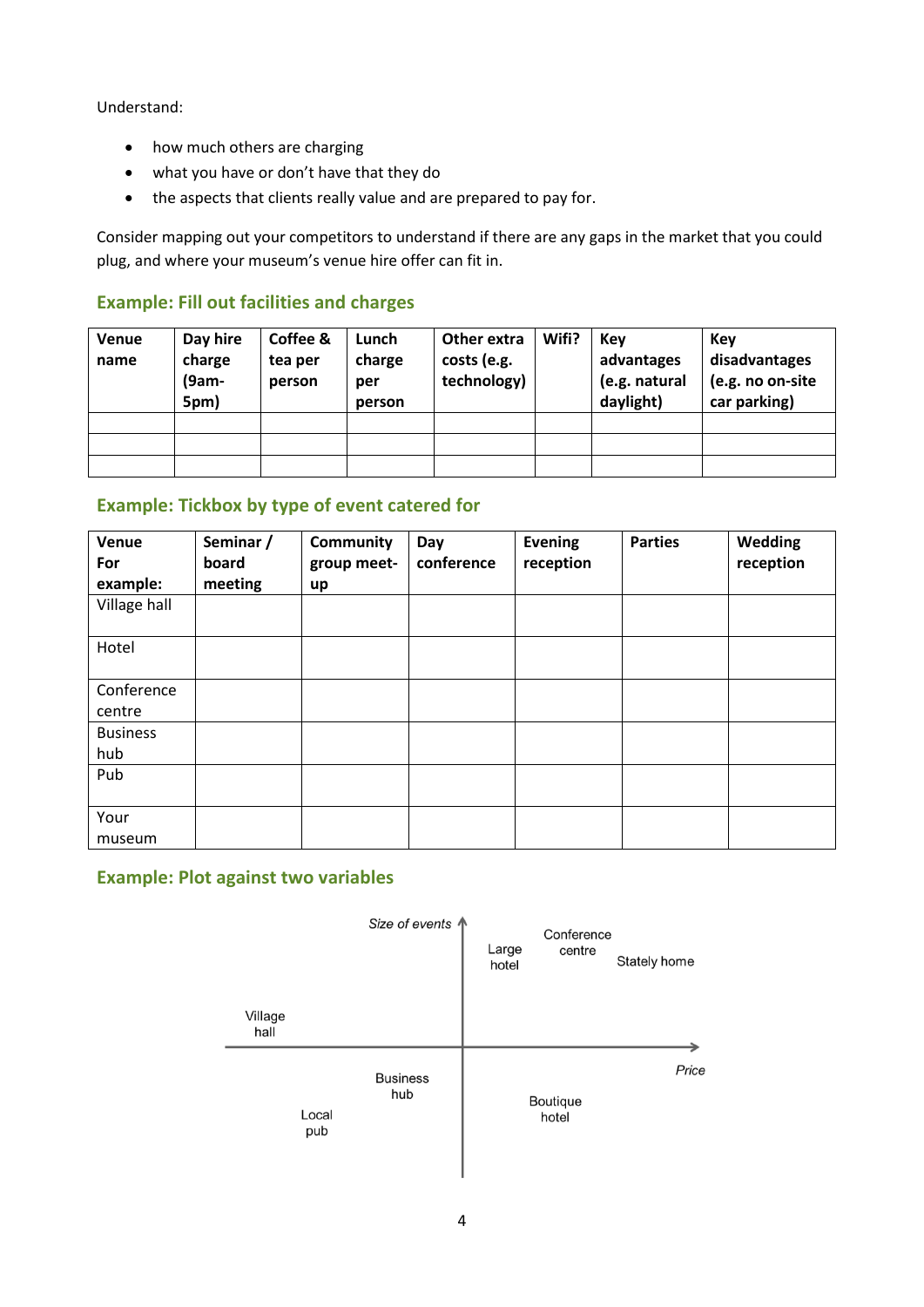# <span id="page-4-0"></span>**Your target market**

Undertake some market research to understand what demand there might be for hire of your venue. Talk to relevant people such as representatives of your local Chamber of Commerce, business networking groups, wedding and event organisers etc. Look at what public events are run in your area and whether they are one-offs or regular (for example look at [www.eventbrite.co.uk,](http://www.eventbrite.co.uk/) [www.meetup.com](http://www.meetup.com/) an[d www.facebook.com\)](http://www.facebook.com/).

Identify your target clients, your likely clients and their needs:

- Who might book that type of event?
- Who has budget for this?
- Who is responsible for decision-making?
- Where do they go for information on venue hire?
- How far in advance do they book?
- What will they expect?

Potential clients might include:

- Local businesses
- Business networking organisations
- Business federations
- Community groups and organisations
- **•** Charities
- **•** Universities
- Colleges
- **Schools**
- **•** Festivals
- Cultural organisations
- PR companies
- Tourism organisations
- Local authorities
- Print media
- Fashion organisations
- TV and film companies.

Some examples that demonstrate the variety and creative venue hire uses that museums offer include:

- The Escape Network hires **[Essex Police Museum](https://museum.essex.police.uk/)** as a venue for their escape room events and activities;
- **[Bursledon Brickworks](http://www.bursledonbrickworks.org.uk/) Museum** hires out its car park and site for a dog training company, search and rescue, and is regularly used as a photography and film location, in particular for gloomy and gritty backdrops for period and crime dramas that make the most of the site and brick-lined corridors and kilns;
- **Farnborough [Air Sciences Trust Museum](http://www.airsciences.org.uk/)** with its relevant collections and convenient location provides popular opportunities for venue hire for corporate hosting during the Farnborough International Airshow.

## <span id="page-4-1"></span>**Facilities and equipment**

Once you have identified what you can offer, consider what facilities and equipment hirers would expect and what you would need to provide. Identify what would be the bare essentials or non-negotiables (such as ambient temperature and drinks facilities) and what would be nice-to-haves that you might not need to invest in straight away.

Think about storage (for example, if you invest in many chairs and tables, where will you store them when they are not being used?), whether technology is likely to become quickly out of date, and how frequently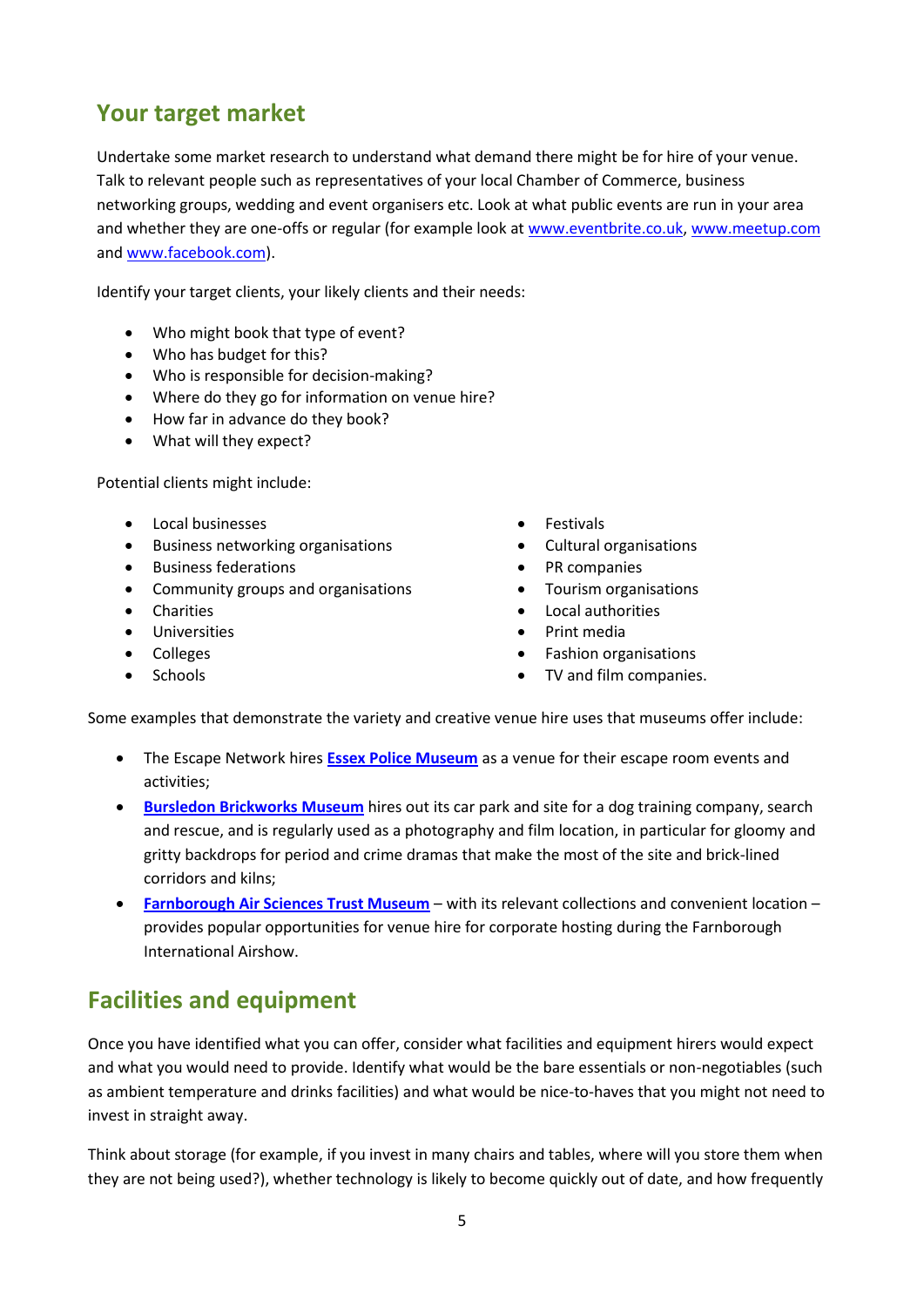items will be used. Some equipment will be more cost-effective to buy upfront, some better if you hire on occasions when needed, and others you could consider buying once you have seen a demand and have several bookings or enquiries requesting them.

# <span id="page-5-0"></span>**Thinking like a hirer**

Consider what a hirer might want, and see how you can meet these requirements. For example:

- Simple package options to choose from
- Transparent and clear costs, easy to get a quote
- Value for money
- Prompt responses
- Friendly and helpful service
- A trusted, experienced and capable pair of hands
- Prompts and ideas they may not have considered (e.g. an area for coats, ice for drinks)
- Something extra, distinctive, personalised
- Flexibility
- Suitable accessibility
- Practical and comfortable seating and tables
- Sufficient and clean toilets
- Appropriate lighting and audio-visual technology
- Suitable temperature
- Food and drink, cutlery and crockery
- Anything else to help make the event a success!

### <span id="page-5-1"></span>**Charging**

Make sure you are clear on what costs you will incur so you don't make a loss. These are likely to include overheads and fixed costs such as heating, advertising, licenses and insurance; as well as variable costs such as catering and staff time.

Ensure that you know what competitors charge and this knowledge, combined with your understanding of how your offer is different or similar to competitors, will help you decide how you should price your venue hire. You can charge a flat hire fee, or a per person fee, or a combination of the two.

#### **Pricing strategies**

If you have very basic facilities, you could consider **economy pricing**, charging a low price for a no-frills product or service, as this will appeal to those who are most price conscious (although your margins will be smaller). Examples of businesses using economy pricing are Ryanair and supermarket value ranges.

If you have excellent facilities and services and can offer a high-quality experience, consider **premium pricing**, where you charge a high price that nonetheless the hirer finds fair and is prepared to pay as they perceive and value higher quality, exclusivity, brand association and so on. For example premium fashion brands, high-end cars and restaurants.

Or if your offer is somewhere in between, then a **mid-range pricing** offer is likely to be more suitable.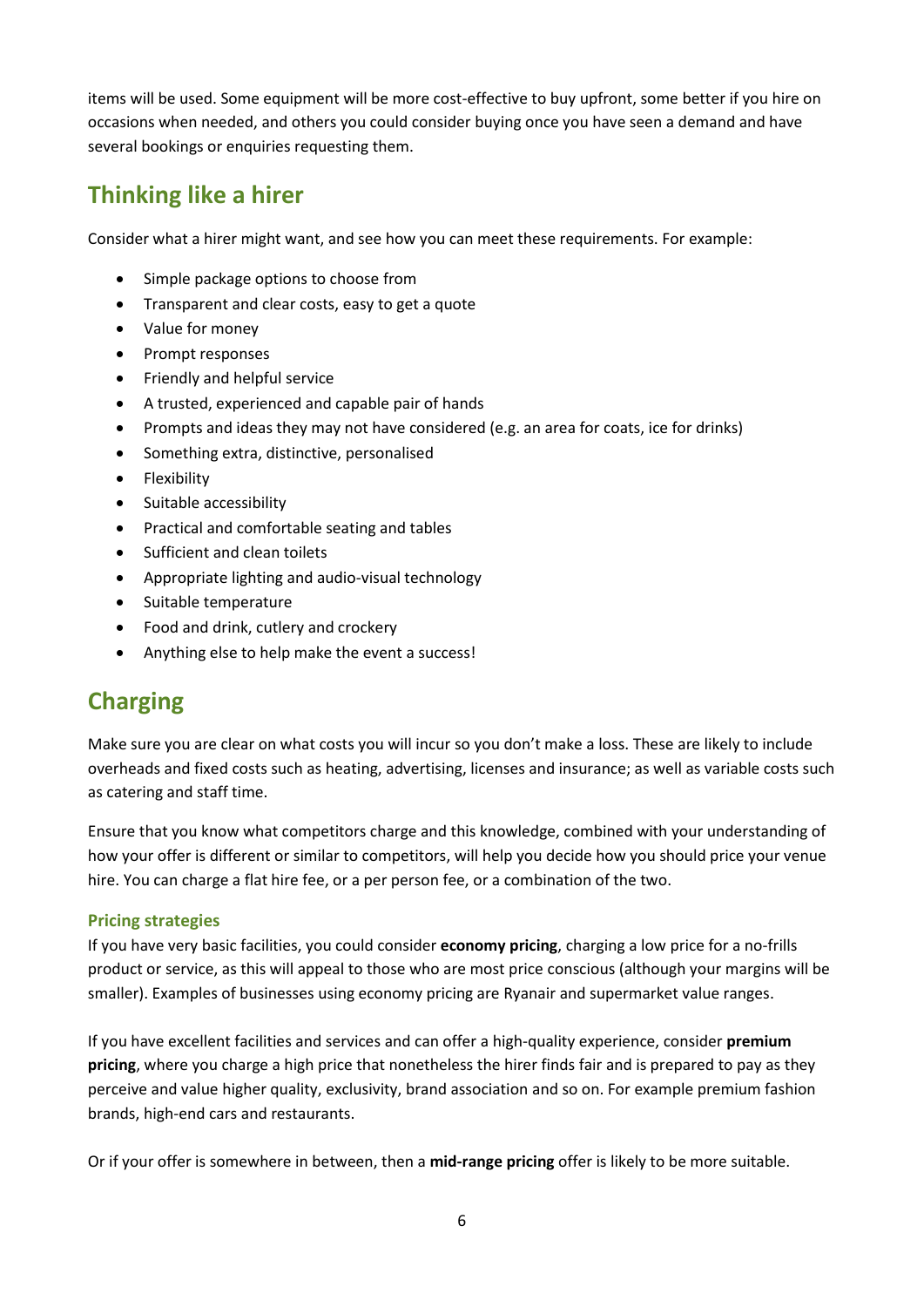You can also have a variety of packages to suit different hirers. Consider using pricing variations – different prices in particular circumstances – to maximise bookings. The travel market does this very successfully e.g. off-peak, first class, flexible tickets, reward systems, early bird offers, add-on options, inclusive benefits and so on. Just avoid making it too complicated for hirers or for you.

For example:

- **A launch offer** when you first announce your venue hire offer, for people who book within a short space of time (e.g. 1-4 weeks).
- **Off-peak pricing** where you have cheaper options available for times when bookings tend to be quieter. This might include Mondays, January and February, summer holidays, and Sunday evenings. For example, [Liverpool Museums](http://www.liverpoolmuseums.org.uk/venue-hire/) offered 1 free place for every 10 delegates booked for events at the Merseyside Maritime Museum between January and March 2018.
- **Early booking discounts** to encourage people to book and pay deposits early for example for conferences booked a year in advance.
- **Bundles / block booking / repeat order discounts** reward repeat or regular bookers with discounts. This also makes sense as generally repeat bookings won't involve as much administration and work on your side.
- **A discounted rate for community groups and charities**, especially during off-peak times and if they are regular bookers.
- **A discount for corporate members or members of your museum's Friends** as a member benefit.

You can also consider **psychological pricing**, where customers respond emotionally rather than rationally – for example, setting menus at £9.95 rather than £10.

Consider upselling, encouraging bookers to spend a little more, for example:

- Adding biscuits to their drinks order
- Charging extra for audio-visual equipment
- Charging extra for an extra hour of set-up or clear-up time
- Providing a 'museum extra' such as a tour by a curator, a Q&A session, object handling.

### **Ultimately, do not be scared of thinking commercially!**

### <span id="page-6-0"></span>**Venue hire packs**

Consider putting together some form of venue hire pack or guide with all the key information about your services in one place. This could be anything from a few typed-out pages available to download and print from your website, to a more professionally designed brochure with high-quality photography available on your website and also in hard copy for mailing and handing out.

Make your venue hire pack easily available on your website – for the hirer to download as a PDF immediately, and for you to post out if you decide to produce hard copies. A PDF can be easily shared, emailed and printed, but is not search engine friendly, so make sure you include at least some of the text from the PDF as standard copy on your website too.

Understand who your target hirers are and what they would expect or need – a brochure with sumptuous photography printed on quality paper will help sell a high-end corporate or wedding offer, but would be unnecessary for hire for community groups, and a disproportionate investment for your return.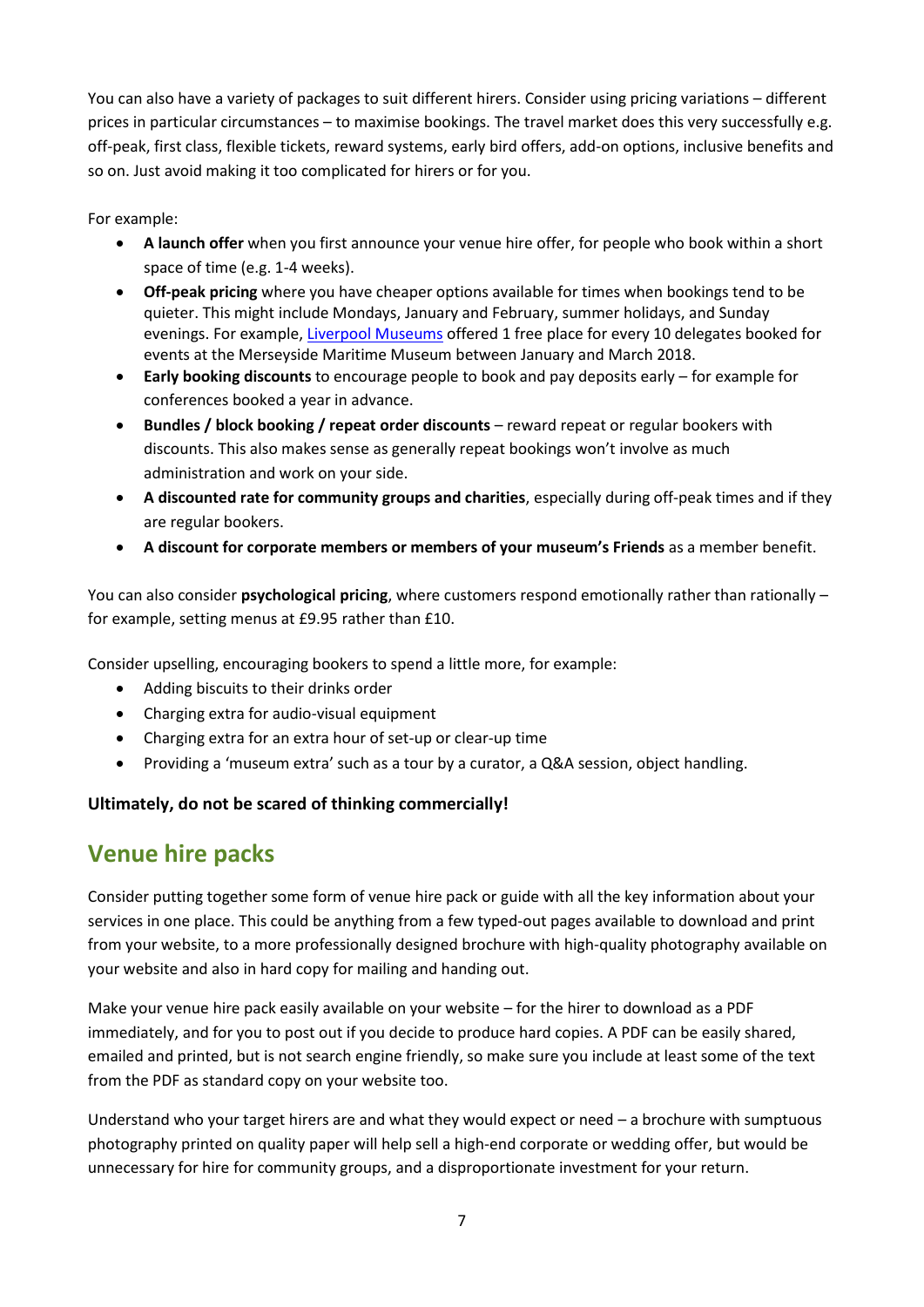If you decide to print copies, think about how you can give the brochure a longer shelf-life – e.g. put prices (which may change frequently) in separate inserts so you don't regularly have to re-print the whole pack. Consider where you can display them, what events you can take them to and who you can mail them to.

A venue hire pack will typically include:

- Copy to sell your venue
- Excellent photography
- A clear breakdown of what spaces are available for hire and their sizes
- Example room layouts (see below)
- Minimum and maximum numbers of people for each room and layout
- Any big restrictions e.g. you only hire out on a Monday, or during daytime

### **Example room layouts**

- Prices and packages
- Sample menu(s)
- A list of approved or suggested suppliers such as caterers (if not done in-house)

**Contract** 

- A map and directions (unless you are only focussing on very local bookers)
- Any added value or upsell options
- Contact information.

**Banquet**

**Contract Contract** 







#### **Cabaret**







### **Seminar / U-shape**

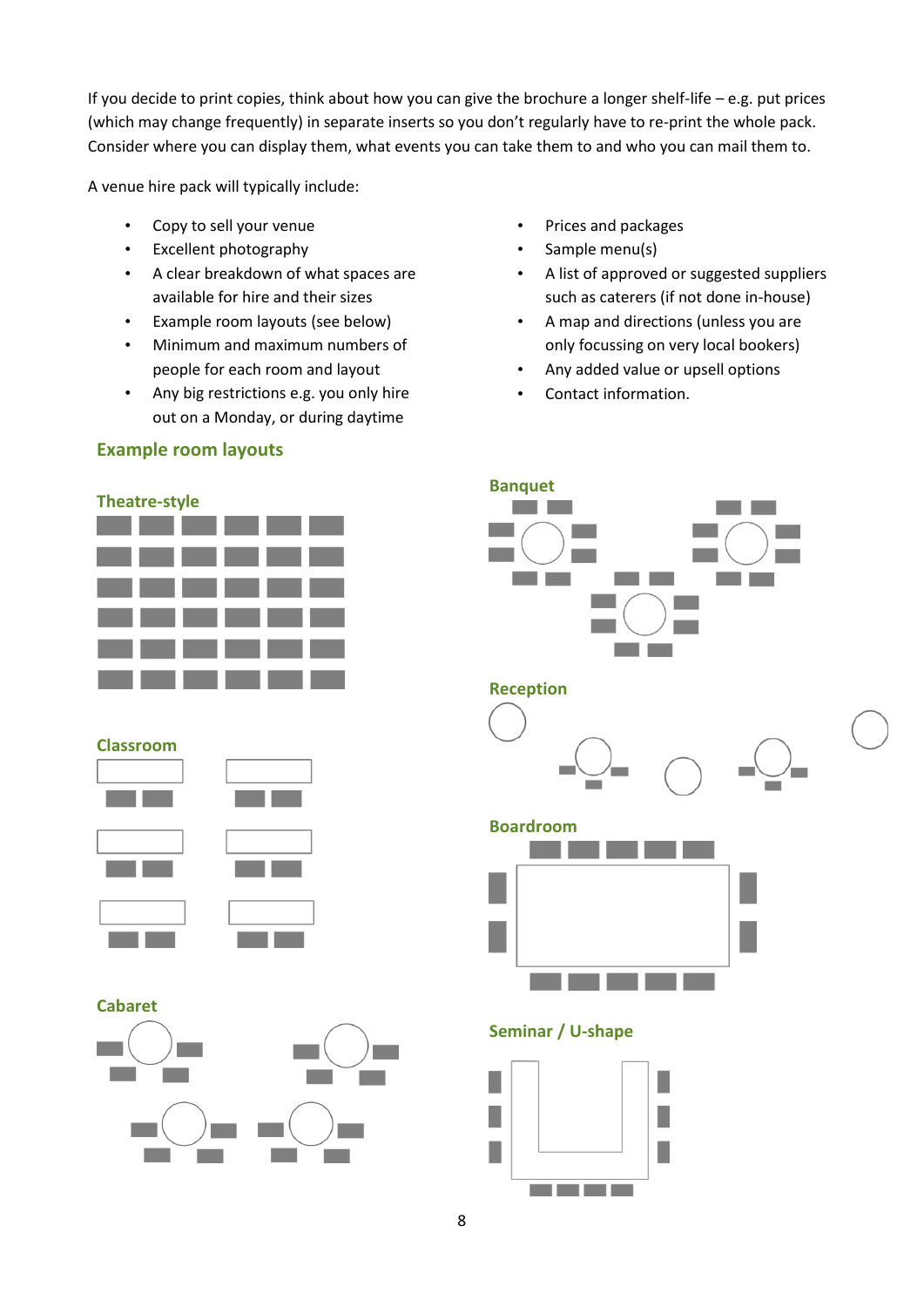# <span id="page-8-0"></span>**Promotion**

### **Naming your services**

Before you dive into promoting your venue hire services, make sure that you have the right name for them. The following real examples from museums' venue hire brochures show how different names imply different services and different target audiences:

- "Event spaces"
- "Corporate hire brochure"
- "Venue hire"
- "Parties & special events".

### **Images**

It's worth investing in good photos that show the scope and potential of your venue. They will showcase what you can offer and help give potential hirers an understanding of whether your venue is right for them. Ideally you will build up a bank of photos:

- Landscape and portrait for use in different media (landscape is the most common format for online listings sites and websites)
- With and without people in them (images with people can better show the ambience, help potential hirers imagine the sort of events that you can stage and show your track record, but online listings sites tend to require venue photos without people)
- Stage photos by setting up your rooms with different seating layouts and use basic props such as flowers, glasses, pens and paper
- Ask clients for permission for you to take and/or use photos from their events (with credits)
- Ask suppliers if they have photos you can use (e.g. showing catering options)
- If you lack photos, you could buy a stock photo for something generic (i.e. not site-specific) such as champagne flutes, coffee or people networking, to show the types of events you host.

### **Website**

If you are serious about offering venue hire as a key service, it would be wise to create a space for this in your main website navigation. That way, potential bookers don't have to hunt for it under other unrelated headings, and this might also put your venue hire on the radar of other website visitors too.

Make sure that your copy about your venue hire offer is well written, relevant and up-to-date. Think about how much information you want to give hirers at this stage – whether you want them to have access to all the information they might need to make a decision, whether you want to encourage them to contact you for all the details, or somewhere in between.

### **Search Engine Optimisation (SEO)**

Also devote some time to SEO, so that your museum appears early in search engine listings for *relevant* searches (organically, i.e. without paying for advertising), such as:

- "conference venue Peterborough"
- "wedding venue North Norfolk"
- "meeting room hire Chelmsford".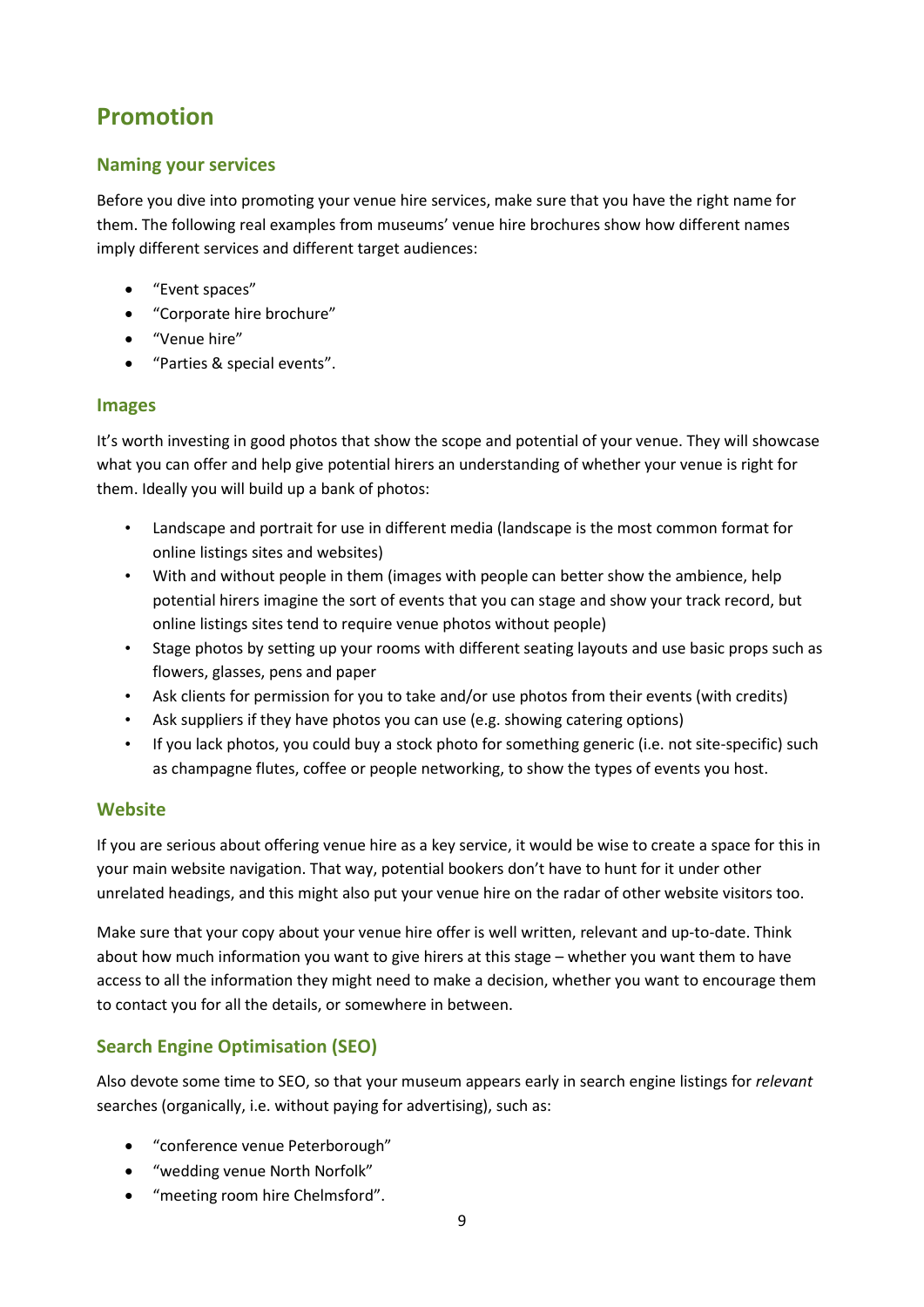Try some likely searches and see where you appear. Ask hirers and potential hirers what they searched for (if they did). For more detailed guides on SEO, please see the links at the end of this document.

#### **Promote to existing contacts**

Ensure your existing stakeholders and contacts are aware of your venue hire services as they might well become a booker:

- Make sure you inform volunteers and Friends.
- Can you display venue hire packs, flyers or posters at the museum?
- Can you include news or offers in your e-newsletter?
- Can you share photos of events (with hirers' permission) and offers on social media?

#### **Host an event**

Consider hosting your own event with relevant attendees for the type of events you want to promote, to start spreading the word about your venue hire and give you a track record. For example, can you host a local business networking breakfast, an awards ceremony, a wedding fair, or a crafts fair? For example, hosting a local business group will showcase your venue to a range of potential future bookers from different organisations, who may well be interested in booking or passing on details about your venue and their experience to others.

You can also consider hosting a specific event to officially launch your new venue hire service, with tours of your facilities, sample catering and perhaps discounts for people who attend and then book within a limited timeframe. However, remember that people are busy, so make sure it's a suitable date and time and that you give people a reason or incentive to attend. Encourage people to share photos from the event on social media with an appropriate hashtag.

### **Proactive contact and relationships**

Proactively contact and build relationships with potential clients, suppliers and stakeholders:

- Business networking organisations
- Event organisers
- Caterers
- Florists
- PR companies and consultants
- Business networks
- Community organisations
- Wedding dress shops
- Tourism organisations.

You can also consider exhibiting or attending relevant networking events.

### **Listings websites**

Do some research on venue listings websites that might be relevant to your venue. Some will be generic; others will be for specific types of venue hire (e.g. weddings, film locations). Type various relevant venue hire search terms into your search engine and see which listings websites appear towards the top of the page. Many will be paid for, so compare costs and any other data that the site will provide (such as monthly or annual website traffic to their site, the average number of clicks an advertiser can expect).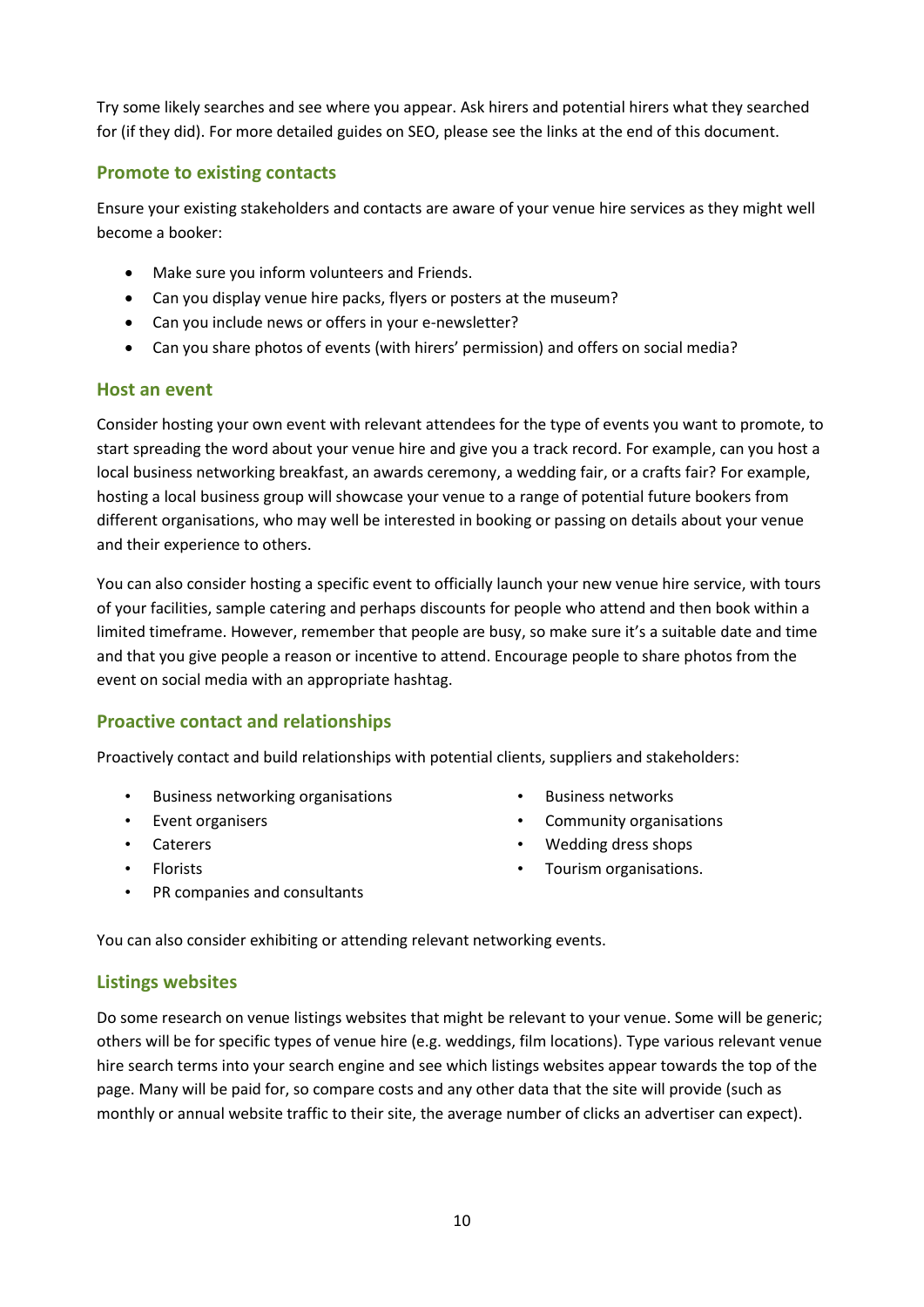If you decide to get listed on any of these sites, make sure you monitor the referral traffic from each listings website to your website and also ask hirers how they found you, so you can evaluate whether or not it's worth continuing with each year.

### <span id="page-10-0"></span>**Evaluation**

Make sure you track and evaluate your venue hire activities. For example:

- Ask potential hirers where they heard about you
- Monitor what promotions are successful in driving interest and bookings
- Monitor website referral traffic to your venue hire pages
- Provide a feedback form to hirers so you can improve your offer and learn what works well
- Pass on praise and lessons learned to members of the team who are involved
- Consider using testimonials and star ratings in future marketing efforts.

## <span id="page-10-1"></span>**Top tips**

- Start small and manageable, and build from there
- Do what works for you and what there is a market for
- Don't try to do, or be, all things to all people
- Think commercially
- Provide an excellent service!